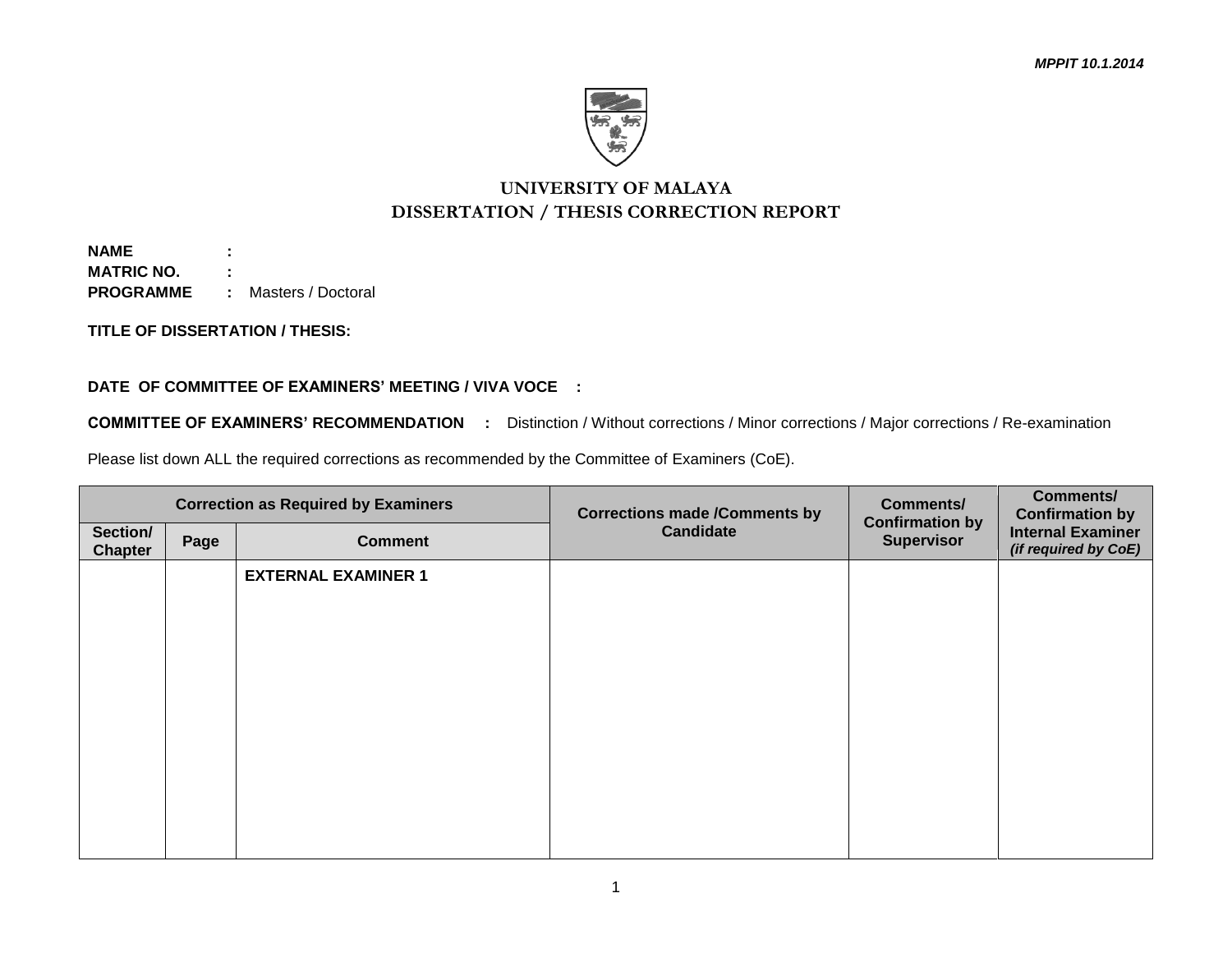| <b>Correction as Required by Examiners</b> |      |                            | <b>Corrections made /Comments by<br/>Candidate</b> | <b>Comments/</b>                            | <b>Comments/</b>                                                    |
|--------------------------------------------|------|----------------------------|----------------------------------------------------|---------------------------------------------|---------------------------------------------------------------------|
| Section/<br><b>Chapter</b>                 | Page | <b>Comment</b>             |                                                    | <b>Confirmation by</b><br><b>Supervisor</b> | <b>Confirmation by</b><br>Internal Examiner<br>(if required by CoE) |
|                                            |      | <b>EXTERNAL EXAMINER 2</b> |                                                    |                                             |                                                                     |
|                                            |      |                            |                                                    |                                             |                                                                     |
|                                            |      |                            |                                                    |                                             |                                                                     |
|                                            |      |                            |                                                    |                                             |                                                                     |
|                                            |      |                            |                                                    |                                             |                                                                     |
|                                            |      |                            |                                                    |                                             |                                                                     |
|                                            |      |                            |                                                    |                                             |                                                                     |
|                                            |      |                            |                                                    |                                             |                                                                     |
|                                            |      |                            |                                                    |                                             |                                                                     |
|                                            |      | <b>INTERNAL EXAMINER</b>   |                                                    |                                             |                                                                     |
|                                            |      |                            |                                                    |                                             |                                                                     |
|                                            |      |                            |                                                    |                                             |                                                                     |
|                                            |      |                            |                                                    |                                             |                                                                     |
|                                            |      |                            |                                                    |                                             |                                                                     |
|                                            |      |                            |                                                    |                                             |                                                                     |
|                                            |      |                            |                                                    |                                             |                                                                     |
|                                            |      |                            |                                                    |                                             |                                                                     |
|                                            |      |                            |                                                    |                                             |                                                                     |